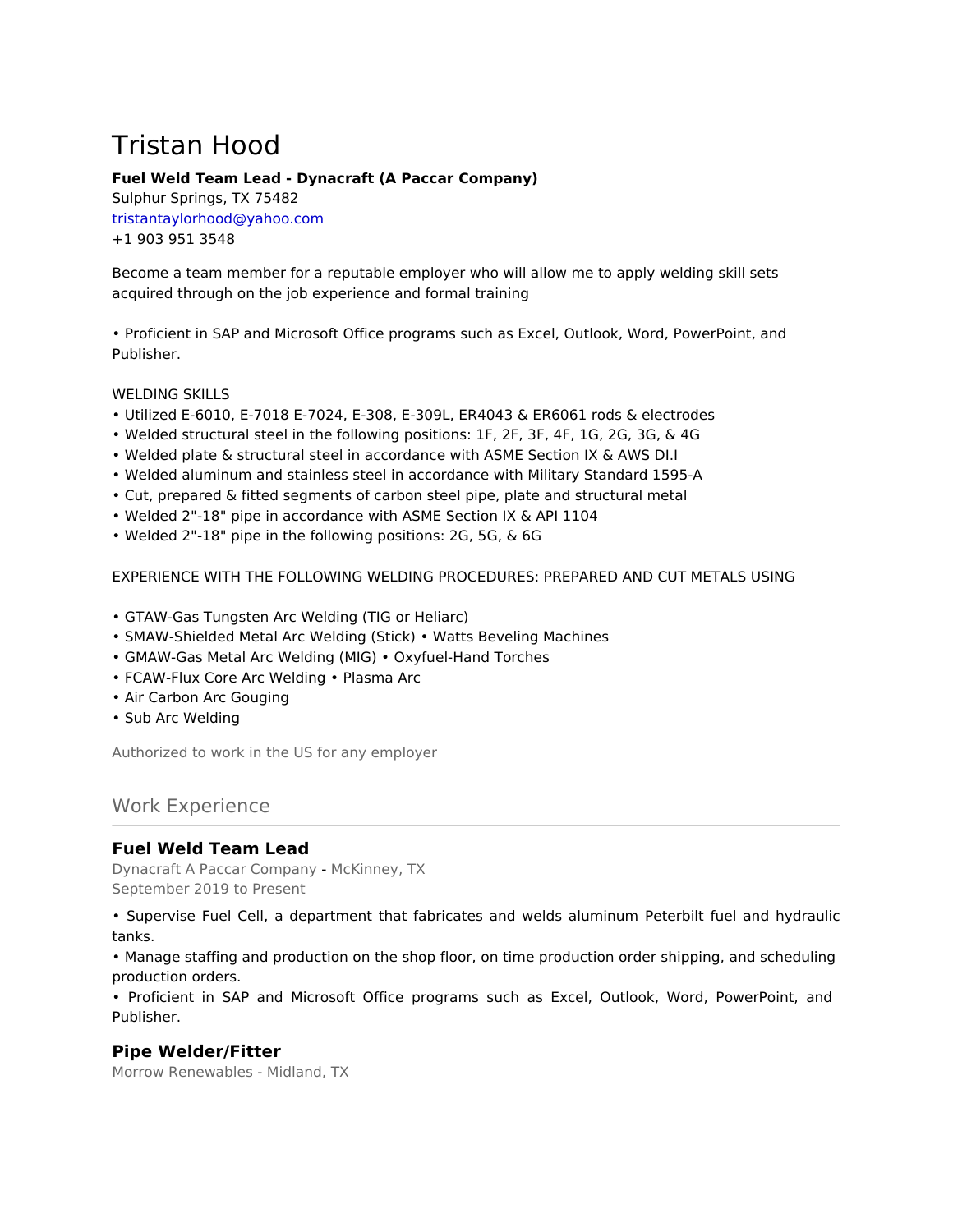November 2017 to September 2019

Fit and weld carbon and stainless pipe GTAW, GMAW, and FCAW 100% X-ray. Certified in 2"-18" stainless/carbon/cryogenic stainless. Sub arc and vessel welding and fitting experience.

### **Welder**

Xtreme Structures & Fabrication - Sulphur Springs, TX August 2015 to November 2017

903-438-1100 • Welded high frequency GTAW aluminum truss.

#### **Welder/Mechanic**

KC Services - Brashear, TX October 2014 to August 2015

#### 817-994-3301

• Restored, operated and rebuilt heavy machinery.

## **ASME Code Welder**

Black Eagle Energy Services - Berthoud, CO April 2014 to October 2014

970-532-0600

Welded pipe and vessels carbon and stainless. • Certified for GMAW and FCAW 2" and 6" Pipe; 3" heavy wall for vessels 100% X-ray

## **Floor Crew**

Mathis Brothers Furniture - Tulsa, OK August 2013 to April 2014

Moved and delivered furniture while going to welding school at night.

#### **Welder**

Roberts Pipe Yard - Sulphur Springs, TX February 2012 to August 2013

#### 903-366-2481

• Welding on structural buildings and pipe welding. Also included welding cattle guards. Operated heavy machinery such as dozers, back hoes, and forklifts.

## **Education**

#### **Trade School in Welding**

Tulsa Welding School - Tulsa, OK August 2013 to April 2014

#### **High School Equivalence**

Paris Junior College - Sulphur Springs, TX September 2012 to December 2012